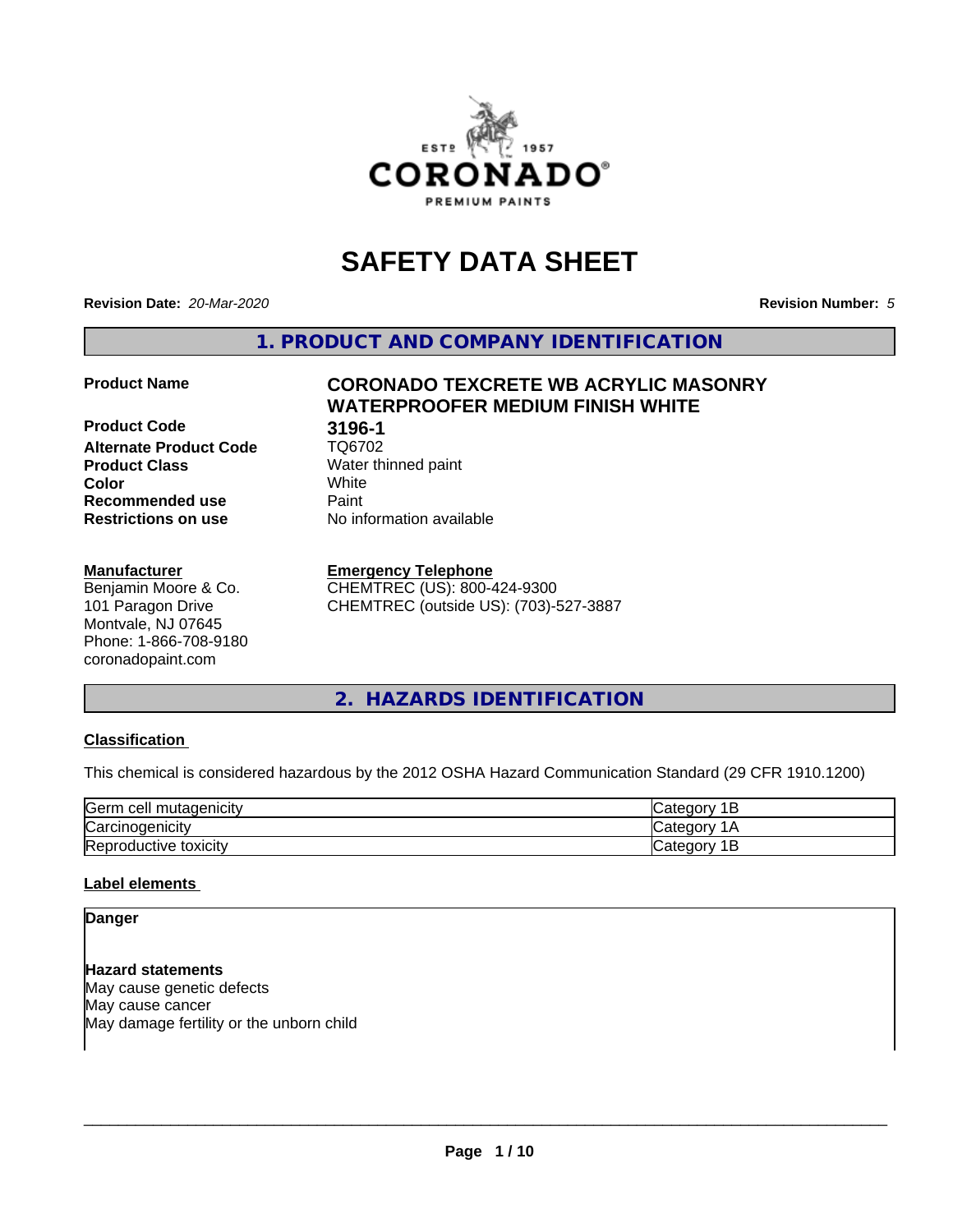

**Appearance** liquid **Odor in the original of the original of the original of the original of the original of the original of the original of the original of the original of the original of the original of the original of t** 

## **Precautionary Statements - Prevention**

Obtain special instructions before use Do not handle until all safety precautions have been read and understood Use personal protective equipment as required

## **Precautionary Statements - Response**

IF exposed or concerned: Get medical advice/attention

## **Precautionary Statements - Storage**

Store locked up

#### **Precautionary Statements - Disposal**

Dispose of contents/container to an approved waste disposal plant

#### **Hazards not otherwise classified (HNOC)**

Not applicable

#### **Other information**

No information available

## **3. COMPOSITION INFORMATION ON COMPONENTS**

| <b>Chemical name</b>                         | CAS No.    | Weight-%    |
|----------------------------------------------|------------|-------------|
| Limestone                                    | 1317-65-3  | $15 - 20$   |
| Titanium dioxide                             | 13463-67-7 | $10 - 15$   |
| Nepheline syenite                            | 37244-96-5 | $10 - 15$   |
| Silica, mica                                 | 12001-26-2 | l - 5       |
| Glass, oxide                                 | 65997-17-3 | l - 5       |
| Silica, crystalline                          | 14808-60-7 | $0.1 - 0.5$ |
| Carbamic acid, 1H-benzimidazol-2-yl-, methyl | 10605-21-7 | $0.1 - 0.5$ |
| ester                                        |            |             |

## **4. FIRST AID MEASURES**

| <b>General Advice</b> | If symptoms persist, call a physician. Show this safety data sheet to the doctor in<br>attendance. |
|-----------------------|----------------------------------------------------------------------------------------------------|
| <b>Eye Contact</b>    | Rinse thoroughly with plenty of water for at least 15 minutes and consult a<br>physician.          |
| <b>Skin Contact</b>   | Wash off immediately with soap and plenty of water while removing all                              |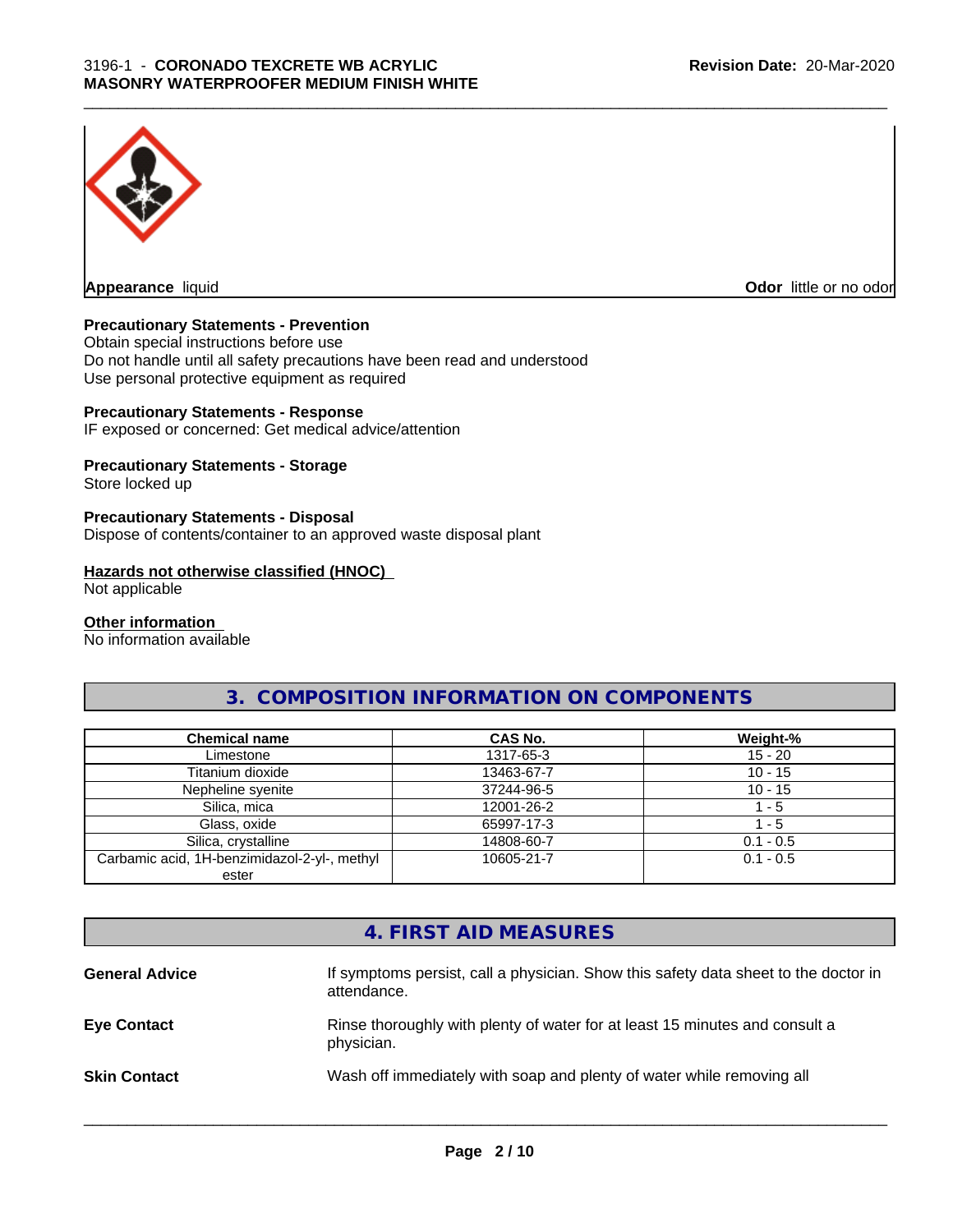|                                                                         |                                                               | contaminated clothes and shoes.                       |                                                                                                                                              |                                                                                                            |
|-------------------------------------------------------------------------|---------------------------------------------------------------|-------------------------------------------------------|----------------------------------------------------------------------------------------------------------------------------------------------|------------------------------------------------------------------------------------------------------------|
| <b>Inhalation</b>                                                       |                                                               |                                                       | Move to fresh air. If symptoms persist, call a physician.                                                                                    |                                                                                                            |
| Ingestion                                                               |                                                               | if necessary.                                         |                                                                                                                                              | Clean mouth with water and afterwards drink plenty of water. Consult a physician                           |
| <b>Most Important</b>                                                   | <b>Symptoms/Effects</b>                                       | None known.                                           |                                                                                                                                              |                                                                                                            |
|                                                                         | <b>Notes To Physician</b>                                     | Treat symptomatically.                                |                                                                                                                                              |                                                                                                            |
|                                                                         |                                                               |                                                       | 5. FIRE-FIGHTING MEASURES                                                                                                                    |                                                                                                            |
|                                                                         | <b>Suitable Extinguishing Media</b>                           |                                                       |                                                                                                                                              | Use extinguishing measures that are appropriate to local<br>circumstances and the surrounding environment. |
|                                                                         |                                                               | Protective equipment and precautions for firefighters | As in any fire, wear self-contained breathing apparatus<br>pressure-demand, MSHA/NIOSH (approved or equivalent)<br>and full protective gear. |                                                                                                            |
| <b>Specific Hazards Arising From The Chemical</b>                       |                                                               | extreme heat.                                         | Closed containers may rupture if exposed to fire or                                                                                          |                                                                                                            |
|                                                                         | <b>Sensitivity to mechanical impact</b>                       |                                                       | No                                                                                                                                           |                                                                                                            |
|                                                                         | Sensitivity to static discharge                               |                                                       | No                                                                                                                                           |                                                                                                            |
| <b>Flash Point Data</b><br><b>Method</b>                                | Flash point (°F)<br>Flash Point (°C)                          |                                                       | Not applicable<br>Not applicable<br>Not applicable                                                                                           |                                                                                                            |
|                                                                         | <b>Flammability Limits In Air</b>                             |                                                       |                                                                                                                                              |                                                                                                            |
|                                                                         | Lower flammability limit:<br><b>Upper flammability limit:</b> |                                                       | Not applicable<br>Not applicable                                                                                                             |                                                                                                            |
| <b>NFPA</b>                                                             | Health: 2                                                     | Flammability: 0                                       | Instability: 0                                                                                                                               | <b>Special: Not Applicable</b>                                                                             |
| <b>NFPA Legend</b><br>0 - Not Hazardous<br>1 - Slightly<br>2 - Moderate |                                                               |                                                       |                                                                                                                                              |                                                                                                            |

- 3 High
- 4 Severe

*The ratings assigned are only suggested ratings, the contractor/employer has ultimate responsibilities for NFPA ratings where this system is used.*

*Additional information regarding the NFPA rating system is available from the National Fire Protection Agency (NFPA) at www.nfpa.org.*

## **6. ACCIDENTAL RELEASE MEASURES**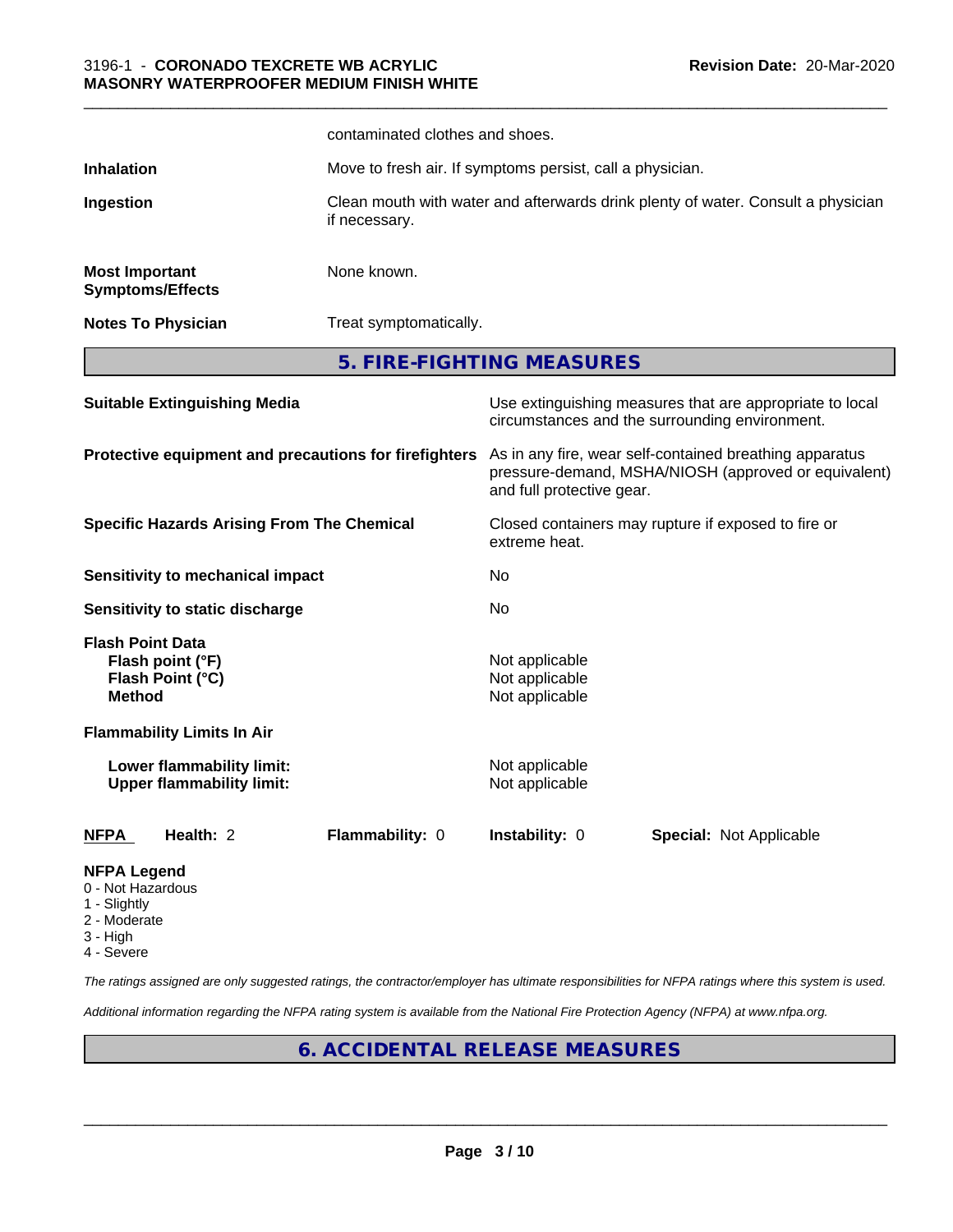| <b>Personal Precautions</b>      | Avoid contact with skin, eyes and clothing. Ensure adequate ventilation.                                                                                                         |
|----------------------------------|----------------------------------------------------------------------------------------------------------------------------------------------------------------------------------|
| <b>Other Information</b>         | Prevent further leakage or spillage if safe to do so.                                                                                                                            |
| <b>Environmental precautions</b> | See Section 12 for additional Ecological Information.                                                                                                                            |
| <b>Methods for Cleaning Up</b>   | Soak up with inert absorbent material. Sweep up and shovel into suitable<br>containers for disposal.                                                                             |
|                                  | 7. HANDLING AND STORAGE                                                                                                                                                          |
| <b>Handling</b>                  | Avoid contact with skin, eyes and clothing. Avoid breathing vapors, spray mists or<br>sanding dust. In case of insufficient ventilation, wear suitable respiratory<br>equipment. |
| <b>Storage</b>                   | Keep container tightly closed. Keep out of the reach of children.                                                                                                                |
| <b>Incompatible Materials</b>    | No information available                                                                                                                                                         |

## **8. EXPOSURE CONTROLS/PERSONAL PROTECTION**

## **Exposure Limits**

| <b>Chemical name</b> | <b>ACGIH TLV</b>                                | <b>OSHA PEL</b>                                   |
|----------------------|-------------------------------------------------|---------------------------------------------------|
| Limestone            | N/E                                             | 15 mg/m <sup>3</sup> - TWA                        |
|                      |                                                 | $5 \text{ mg/m}^3$ - TWA                          |
| Titanium dioxide     | TWA: $10 \text{ mg/m}^3$                        | 15 mg/m $3$ - TWA                                 |
| Silica, mica         | TWA: 3 mg/m <sup>3</sup> respirable particulate | 20 mppcf - TWA                                    |
|                      | matter                                          |                                                   |
| Glass, oxide         | TWA: 1 fiber/cm3 respirable fibers:             | N/E                                               |
|                      | length $>5 \mu m$ , aspect ratio $>=3:1$ , as   |                                                   |
|                      | determined by the membrane filter               |                                                   |
|                      | method at 400-450X magnification                |                                                   |
|                      | [4-mm objective], using phase-contrast          |                                                   |
|                      | illumination                                    |                                                   |
|                      | TWA: $5 \text{ mg/m}^3$ inhalable particulate   |                                                   |
|                      | matter                                          |                                                   |
| Silica, crystalline  | TWA: $0.025$ mg/m <sup>3</sup> respirable       | 50 µg/m <sup>3</sup> - TWA Respirable crystalline |
|                      | particulate matter                              | silica 50 $\mu$ g/m <sup>3</sup> - TWA            |
|                      |                                                 |                                                   |

## **Legend**

ACGIH - American Conference of Governmental Industrial Hygienists Exposure Limits OSHA - Occupational Safety & Health Administration Exposure Limits N/E - Not Established

| <b>Engineering Measures</b>          | Ensure adequate ventilation, especially in confined areas.                                                                                                                                                                               |
|--------------------------------------|------------------------------------------------------------------------------------------------------------------------------------------------------------------------------------------------------------------------------------------|
| <b>Personal Protective Equipment</b> |                                                                                                                                                                                                                                          |
| <b>Eye/Face Protection</b>           | Safety glasses with side-shields.                                                                                                                                                                                                        |
| <b>Skin Protection</b>               | Protective gloves and impervious clothing.                                                                                                                                                                                               |
| <b>Respiratory Protection</b>        | Use only with adequate ventilation. In operations where exposure limits are<br>exceeded, use a NIOSH approved respirator that has been selected by a<br>technically qualified person for the specific work conditions. When spraying the |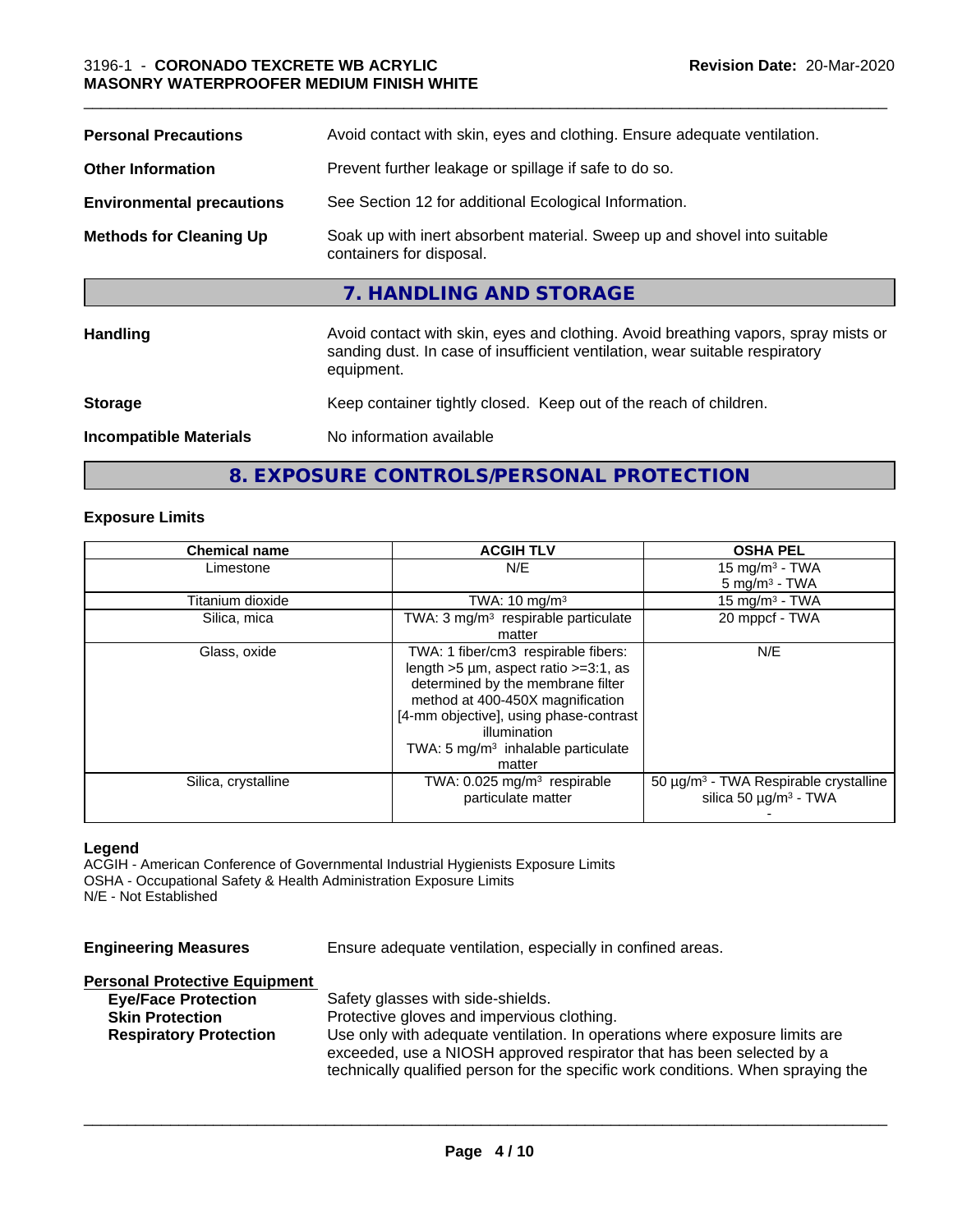product or applying in confined areas, wear a NIOSH approved respirator specified for paint spray or organic vapors.

**Hygiene Measures** Avoid contact with skin, eyes and clothing. Remove and wash contaminated clothing before re-use. Wash thoroughly after handling.

## **9. PHYSICAL AND CHEMICAL PROPERTIES**

**Appearance** liquid **Odor** little or no odor **Odor Threshold** No information available **Density (lbs/gal)** 11.0 - 11.1 **Specific Gravity** 1.32 - 1.34 **pH** No information available **Viscosity (cps)** No information available **Solubility(ies)** No information available **Water solubility** No information available **Evaporation Rate Evaporation Rate No information available Vapor pressure** No information available **No information** available **Vapor density No information available No information available Wt. % Solids** 60 - 70 **Vol. % Solids** 50 - 60 **W<sub>t.</sub>** % Volatiles 30 - 40 **Vol. % Volatiles** 40 - 50 **VOC Regulatory Limit (g/L)** < 100 **Boiling Point (°F)** 212 **Boiling Point**  $(^{\circ}C)$  100 **Freezing point (°F)** 32 **Freezing Point (°C)** 0 **Flash point (°F)** Not applicable **Flash Point (°C)** Not applicable **Method** Not applicable **Flammability (solid, gas)** Not applicable **Upper flammability limit:** Not applicable **Lower flammability limit:** Not applicable **Autoignition Temperature (°F)** No information available **Autoignition Temperature (°C)** No information available **Decomposition Temperature (°F)** No information available **Decomposition Temperature (°C)**<br> **Partition coefficient**<br> **Partition coefficient**<br> **No** information available

**No information available** 

## **10. STABILITY AND REACTIVITY**

| <b>Reactivity</b>                       | Not Applicable                           |
|-----------------------------------------|------------------------------------------|
| <b>Chemical Stability</b>               | Stable under normal conditions.          |
| <b>Conditions to avoid</b>              | Prevent from freezing.                   |
| <b>Incompatible Materials</b>           | No materials to be especially mentioned. |
| <b>Hazardous Decomposition Products</b> | None under normal use.                   |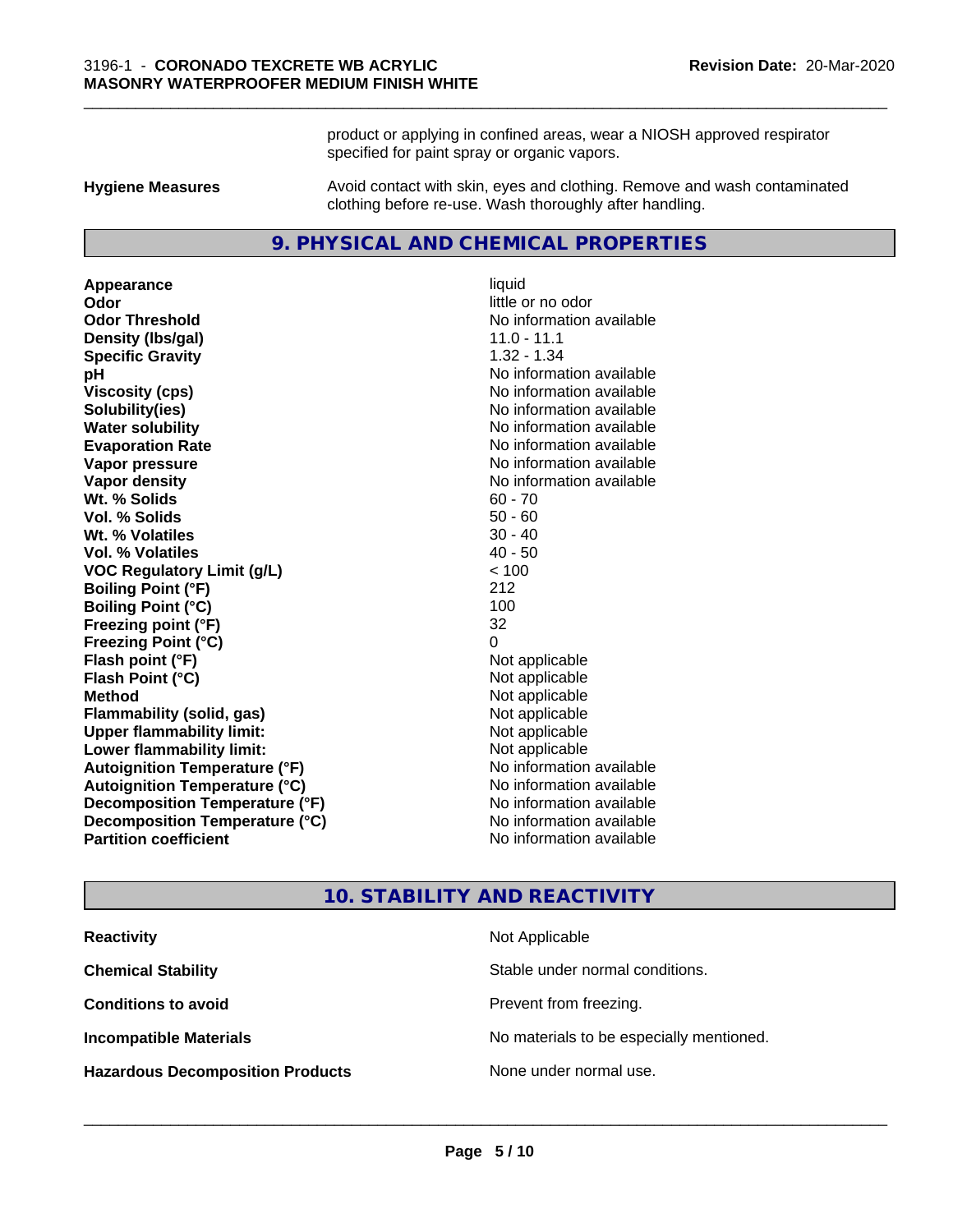| <b>Possibility of hazardous reactions</b>                                            | None under normal conditions of use.                                                                                                            |
|--------------------------------------------------------------------------------------|-------------------------------------------------------------------------------------------------------------------------------------------------|
|                                                                                      | 11. TOXICOLOGICAL INFORMATION                                                                                                                   |
| <b>Product Information</b>                                                           |                                                                                                                                                 |
| Information on likely routes of exposure                                             |                                                                                                                                                 |
| <b>Principal Routes of Exposure</b>                                                  | Eye contact, skin contact and inhalation.                                                                                                       |
| <b>Acute Toxicity</b>                                                                |                                                                                                                                                 |
| <b>Product Information</b>                                                           | No information available                                                                                                                        |
|                                                                                      | Symptoms related to the physical, chemical and toxicological characteristics                                                                    |
| <b>Symptoms</b>                                                                      | No information available                                                                                                                        |
|                                                                                      | Delayed and immediate effects as well as chronic effects from short and long-term exposure                                                      |
| Eye contact<br><b>Skin contact</b>                                                   | May cause slight irritation.<br>Substance may cause slight skin irritation. Prolonged or repeated contact may dry<br>skin and cause irritation. |
| <b>Inhalation</b><br>Ingestion                                                       | May cause irritation of respiratory tract.<br>Ingestion may cause gastrointestinal irritation, nausea, vomiting and diarrhea.                   |
| <b>Sensitization</b><br><b>Neurological Effects</b><br><b>Mutagenic Effects</b>      | No information available<br>No information available.<br>Suspected of causing genetic defects.                                                  |
| <b>Reproductive Effects</b><br><b>Developmental Effects</b>                          | May damage fertility or the unborn child.<br>No information available.                                                                          |
| <b>Target organ effects</b><br><b>STOT - single exposure</b>                         | No information available.<br>No information available.                                                                                          |
| <b>STOT - repeated exposure</b><br>Other adverse effects<br><b>Aspiration Hazard</b> | Causes damage to organs through prolonged or repeated exposure if inhaled.<br>No information available.<br>No information available             |
| <b>Numerical measures of toxicity</b>                                                |                                                                                                                                                 |

## **The following values are calculated based on chapter 3.1 of the GHS document**

## ATEmix (oral) 79464 mg/kg

## **Component Information**

| Chemical name                       | Oral LD50             | Dermal LD50                     | Inhalation LC50 |
|-------------------------------------|-----------------------|---------------------------------|-----------------|
| Titanium dioxide                    | $> 10000$ mg/kg (Rat) |                                 |                 |
| 13463-67-7                          |                       |                                 |                 |
| Carbamic acid.                      | $>$ 5050 mg/kg (Rat)  | 10000 mg/kg (Rabbit) = 2 g/kg ( |                 |
| 1H-benzimidazol-2-yl-, methyl ester | $= 6400$ mg/kg (Rat)  | $Rat$ = 8500 mg/kg (Rabbit)     |                 |
| 10605-21-7                          |                       |                                 |                 |

## **Chronic Toxicity**

## **Carcinogenicity**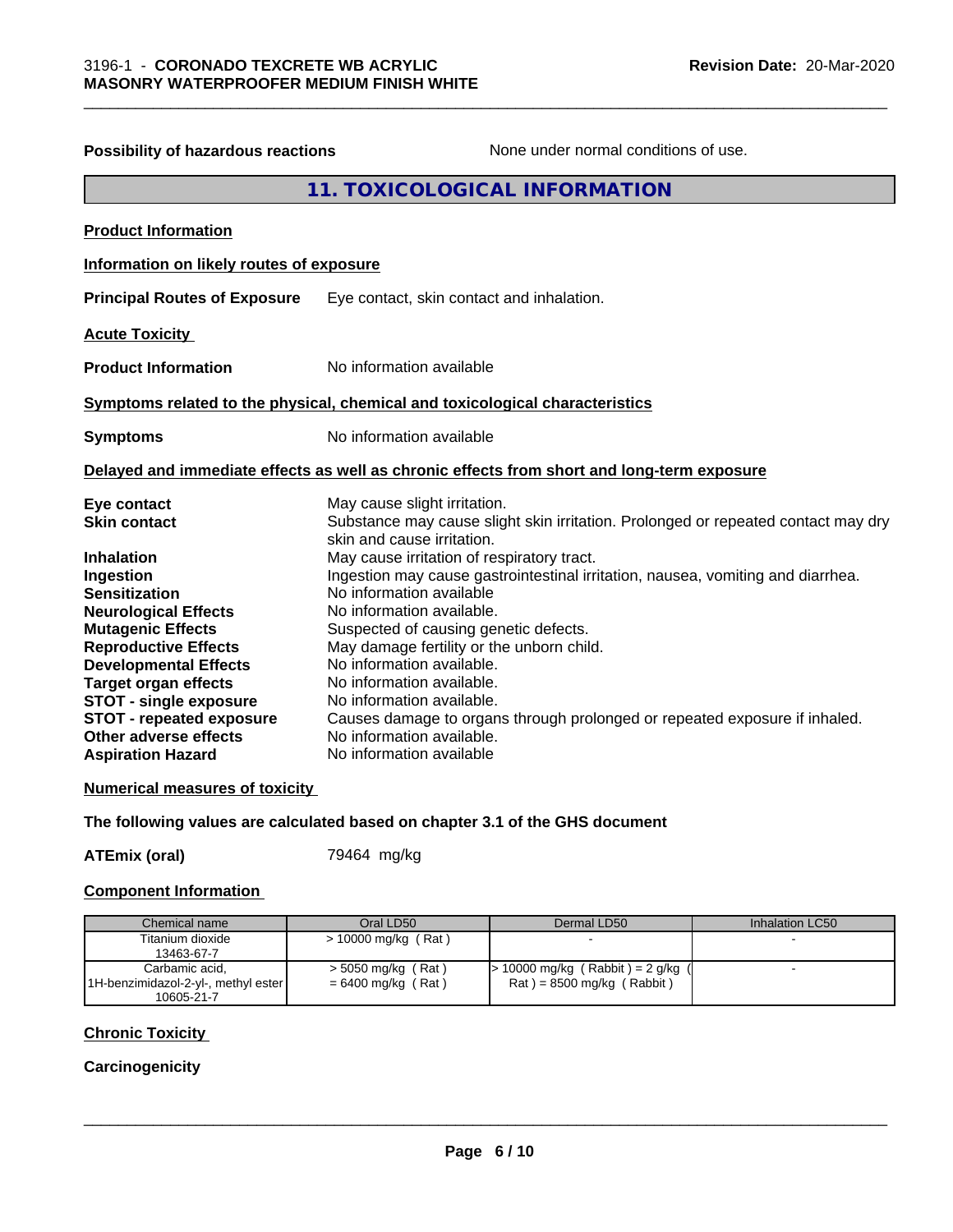*The information below indicateswhether each agency has listed any ingredient as a carcinogen:.*

| <b>Chemical name</b> | <b>IARC</b>          | <b>NTP</b>  | <b>OSHA</b> |
|----------------------|----------------------|-------------|-------------|
|                      | 2B - Possible Human  |             | Listed      |
| Titanium dioxide     | Carcinoɑen           |             |             |
|                      | r - Human Carcinogen | Known Human | Listed      |
| Silica, crystalline  |                      | Carcinogen  |             |

\_\_\_\_\_\_\_\_\_\_\_\_\_\_\_\_\_\_\_\_\_\_\_\_\_\_\_\_\_\_\_\_\_\_\_\_\_\_\_\_\_\_\_\_\_\_\_\_\_\_\_\_\_\_\_\_\_\_\_\_\_\_\_\_\_\_\_\_\_\_\_\_\_\_\_\_\_\_\_\_\_\_\_\_\_\_\_\_\_\_\_\_\_

• Crystalline Silica has been determined to be carcinogenic to humans by IARC (1) when in respirable form. Risk of cancer depends on duration and level of inhalation exposure to spray mist or dust from sanding the dried paint.• Although IARC has classified titanium dioxide as possibly carcinogenic to humans (2B), their summary concludes: "No significant exposure to titanium dioxide is thought to occur during the use of products in which titanium dioxide is bound to other materials, such as paint."

#### **Legend**

IARC - International Agency for Research on Cancer NTP - National Toxicity Program OSHA - Occupational Safety & Health Administration

**12. ECOLOGICAL INFORMATION**

## **Ecotoxicity Effects**

The environmental impact of this product has not been fully investigated.

## **Product Information**

## **Acute Toxicity to Fish**

No information available

## **Acute Toxicity to Aquatic Invertebrates**

No information available

## **Acute Toxicity to Aquatic Plants**

No information available

## **Persistence / Degradability**

No information available.

## **Bioaccumulation**

No information available.

## **Mobility in Environmental Media**

No information available.

## **Ozone**

No information available

## **Component Information**

## **Acute Toxicity to Fish**

## Titanium dioxide

 $LC50:$  > 1000 mg/L (Fathead Minnow - 96 hr.) Carbamic acid, 1H-benzimidazol-2-yl-, methyl ester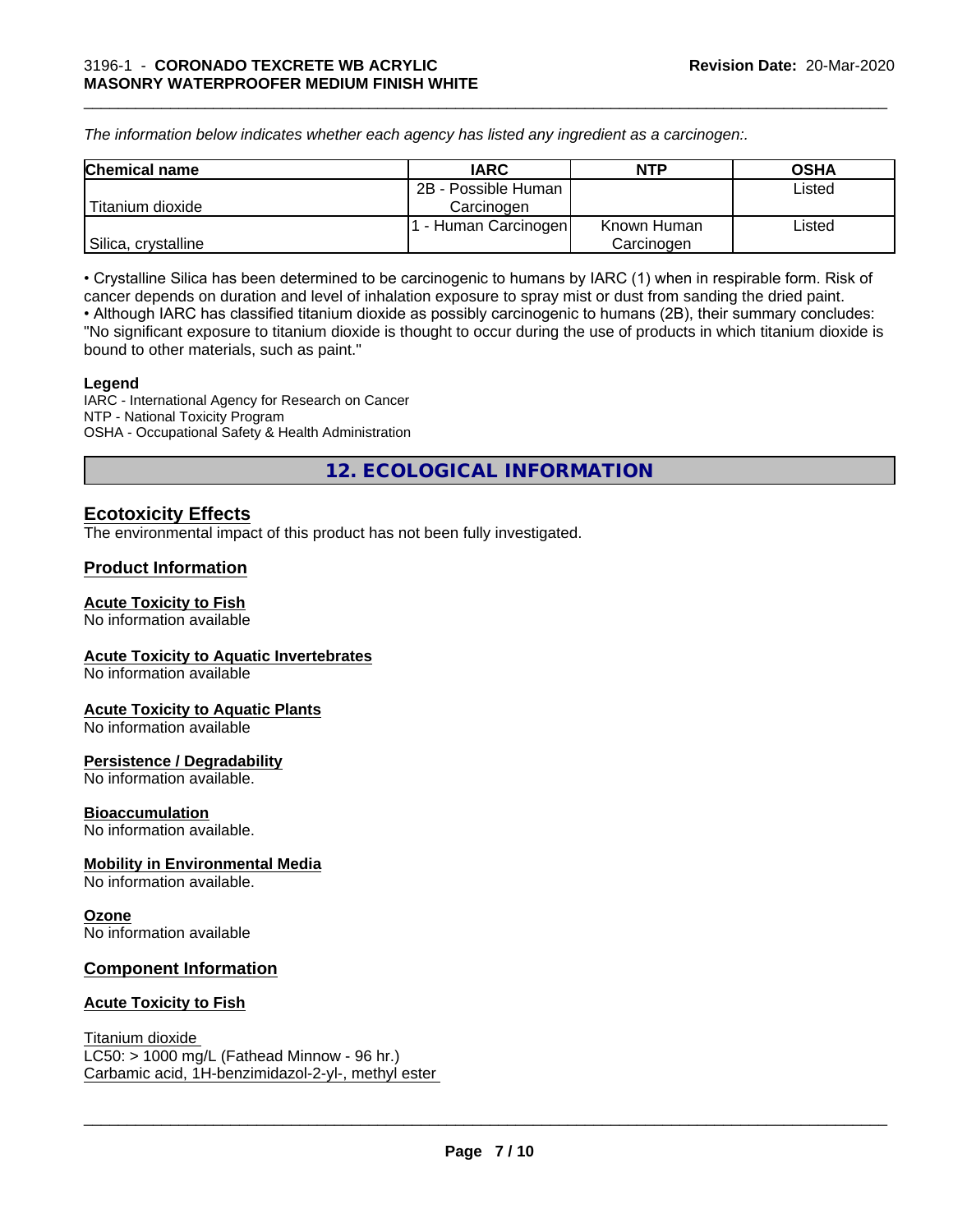LC50: 1.5 mg/L (Rainbow Trout - 96 hr.)

## **Acute Toxicity to Aquatic Invertebrates**

Carbamic acid, 1H-benzimidazol-2-yl-, methyl ester LC50: 0.22 mg/L (water flea - 48 hr.)

#### **Acute Toxicity to Aquatic Plants**

No information available

|                              | 13. DISPOSAL CONSIDERATIONS                                                                                                                                                                                               |
|------------------------------|---------------------------------------------------------------------------------------------------------------------------------------------------------------------------------------------------------------------------|
| <b>Waste Disposal Method</b> | Dispose of in accordance with federal, state, and local regulations. Local<br>requirements may vary, consult your sanitation department or state-designated<br>environmental protection agency for more disposal options. |
|                              | 14. TRANSPORT INFORMATION                                                                                                                                                                                                 |
| <b>DOT</b>                   | Not regulated                                                                                                                                                                                                             |
| <b>ICAO/IATA</b>             | Not regulated                                                                                                                                                                                                             |
| <b>IMDG/IMO</b>              | Not regulated                                                                                                                                                                                                             |
|                              | <b>15. REGULATORY INFORMATION</b>                                                                                                                                                                                         |

## **International Inventories**

| <b>TSCA: United States</b> | Yes - All components are listed or exempt. |
|----------------------------|--------------------------------------------|
| <b>DSL: Canada</b>         | Yes - All components are listed or exempt. |

## **Federal Regulations**

## **SARA 311/312 hazardous categorization**

| Acute health hazard               | Nο  |
|-----------------------------------|-----|
| Chronic Health Hazard             | Yes |
| Fire hazard                       | N٥  |
| Sudden release of pressure hazard | Nο  |
| Reactive Hazard                   | N٥  |

## **SARA 313**

Section 313 of Title III of the Superfund Amendments and Reauthorization Act of 1986 (SARA). This product contains a chemical or chemicals which are subject to the reporting requirements of the Act and Title 40 of the Code of Federal Regulations, Part 372:

*None*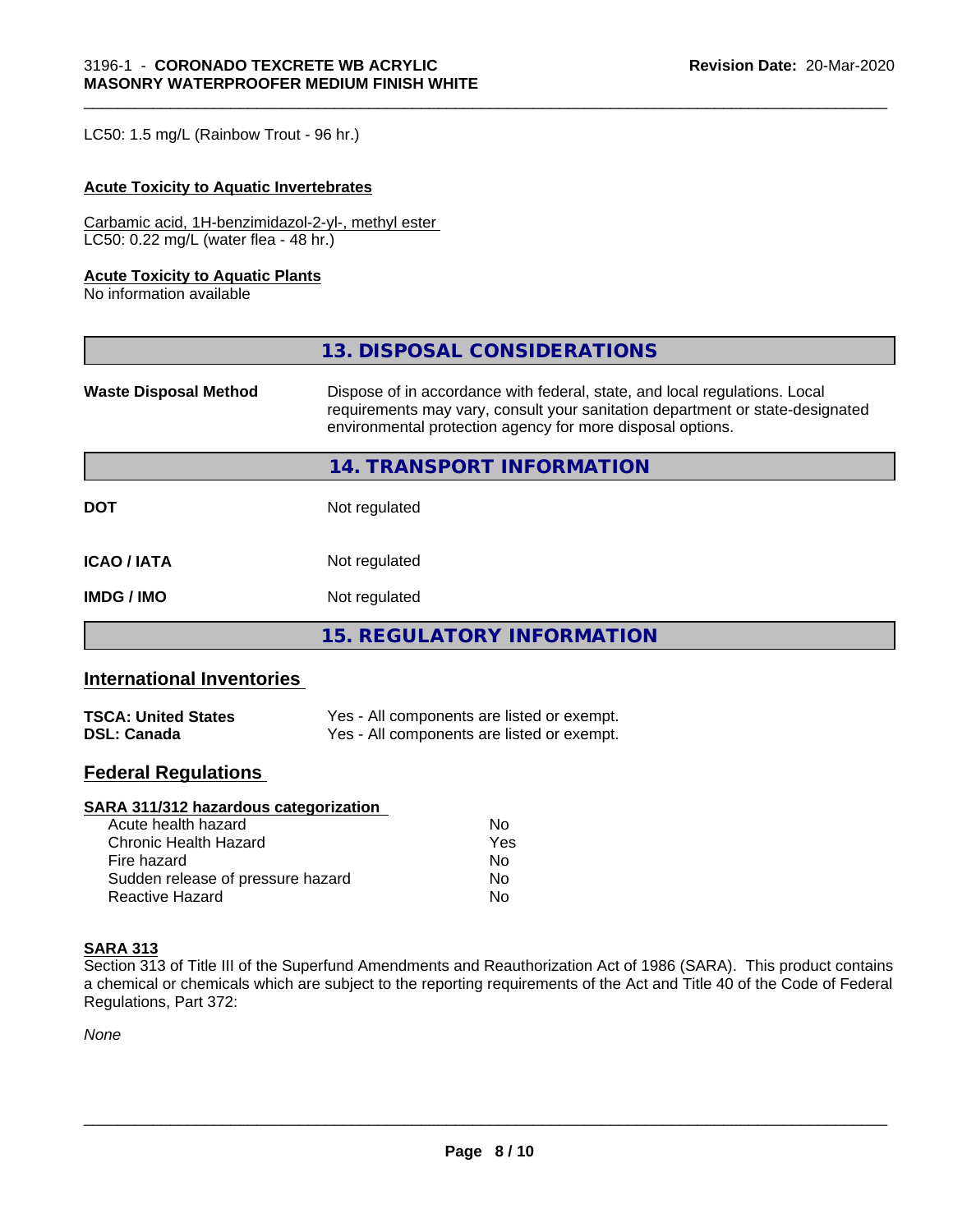## **Clean Air Act,Section 112 Hazardous Air Pollutants (HAPs) (see 40 CFR 61)**

This product contains the following HAPs:

*None*

## **US State Regulations**

#### **California Proposition 65**

## **XX WARNING:** Cancer and Reproductive Harm– www.P65warnings.ca.gov

#### **State Right-to-Know**

| <b>Chemical name</b>                  | <b>Massachusetts</b> | <b>New Jersey</b> | Pennsylvania |
|---------------------------------------|----------------------|-------------------|--------------|
| Limestone                             |                      |                   |              |
| Titanium dioxide                      |                      |                   |              |
| Silica, mica                          |                      |                   |              |
| Silica, crystalline                   |                      |                   |              |
| Carbamic acid, 1H-benzimidazol-2-yl-, |                      |                   |              |
| methyl ester                          |                      |                   |              |

#### **Legend**

X - Listed

## **16. OTHER INFORMATION**

**HMIS** - **Health:** 2\* **Flammability:** 0 **Reactivity:** 0 **PPE:** -

#### **HMIS Legend**

- 0 Minimal Hazard
- 1 Slight Hazard
- 2 Moderate Hazard
- 3 Serious Hazard
- 4 Severe Hazard
- \* Chronic Hazard
- X Consult your supervisor or S.O.P. for "Special" handling instructions.

*Note: The PPE rating has intentionally been left blank. Choose appropriate PPE that will protect employees from the hazards the material will present under the actual normal conditions of use.*

*Caution: HMISÒ ratings are based on a 0-4 rating scale, with 0 representing minimal hazards or risks, and 4 representing significant hazards or risks. Although HMISÒ ratings are not required on MSDSs under 29 CFR 1910.1200, the preparer, has chosen to provide them. HMISÒ ratings are to be used only in conjunction with a fully implemented HMISÒ program by workers who have received appropriate HMISÒ training. HMISÒ is a registered trade and service mark of the NPCA. HMISÒ materials may be purchased exclusively from J. J. Keller (800) 327-6868.*

 **WARNING!** If you scrape, sand, or remove old paint, you may release lead dust. LEAD IS TOXIC. EXPOSURE TO LEAD DUST CAN CAUSE SERIOUS ILLNESS, SUCH AS BRAIN DAMAGE, ESPECIALLY IN CHILDREN. PREGNANT WOMEN SHOULD ALSO AVOID EXPOSURE. Wear a NIOSH approved respirator to control lead exposure. Clean up carefully with a HEPA vacuum and a wet mop. Before you start, find out how to protect yourself and your family by contacting the National Lead Information Hotline at 1-800-424-LEAD or log on to www.epa.gov/lead.